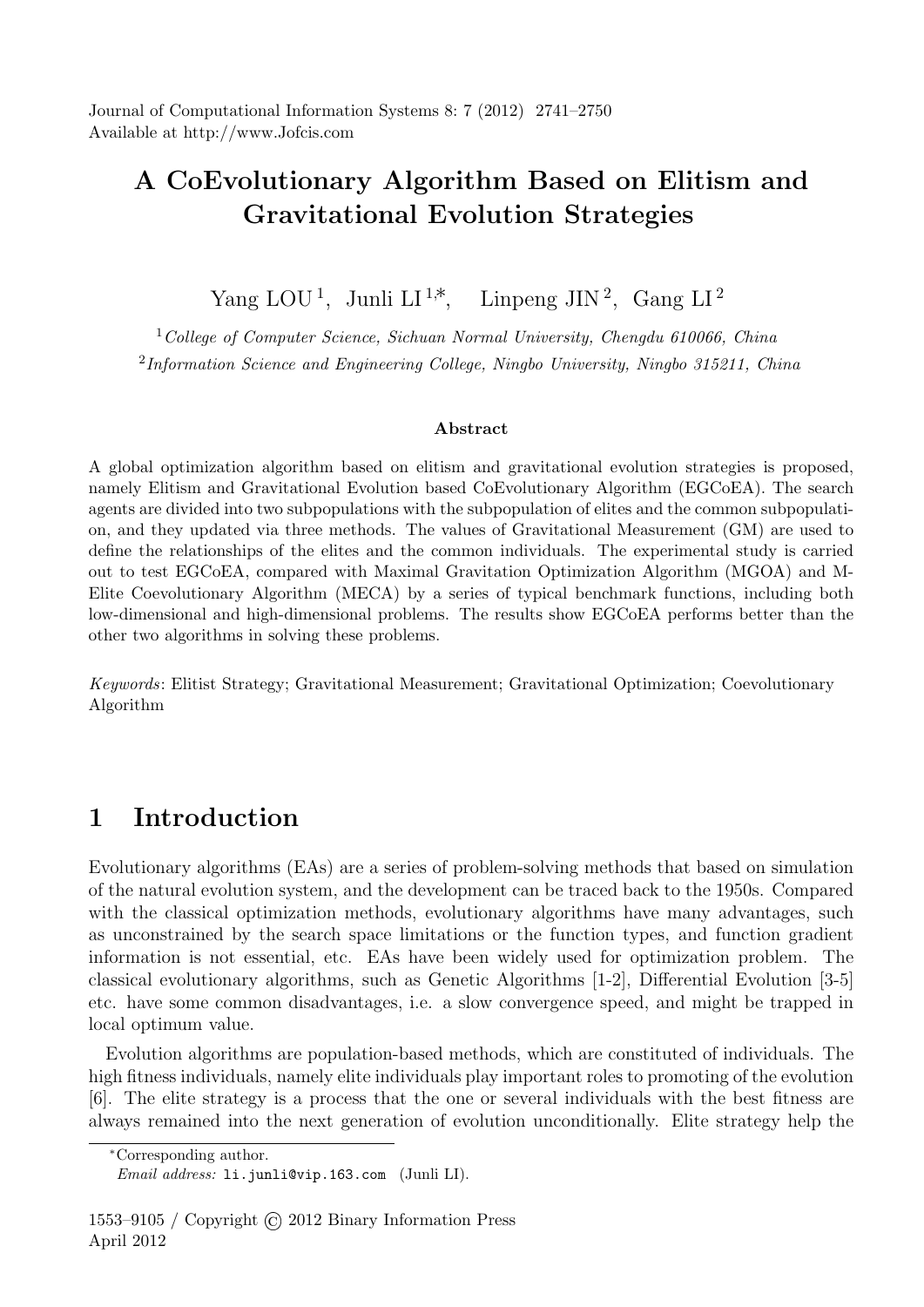excellent characteristics of elite individual pass to the offspring generation, which accelerates the convergence speed. For instance, M-Elite Coevolutionary Algorithm (MECA) [7] keeps M (e.g. M=20) elites of population to improve optimization performance; while the fireworks algorithm [8] uses the strategy that keep one elite individual, in order to maintain the most excellent character of the population throughout the evolution.

Wolpert and Macready proposed the "No Free Lunch theorems" (NFL) [9] in 1997, which has given a proof that any two kind of algorithms for solving all the optimization problems could meet an equivalent performance in average. Then in 2005, their research results show that cooperative evolution (coevolution) is not constrained by the NFL theorem [10]. For all the optimization problems, two types of coevolutionary algorithms may meet, the average performance of one may be better than the other, which implies that the performance of the coevolutionary algorithm has great potential for ascension.

The Maximal Gravitation Optimization Algorithm (MGOA) was firstly proposed by Jin and Li [11-12] in 2010. The MGOA updates individuals via the "gravitational grouping" and " gravitational elimination", and it was used to solve the low-dimensional optimization problems without constraint, but was unsuitable to high-dimensional problems. In this paper, we proposed the CoEvolutionary Algorithm Based on Elitism and Gravitational Evolution Strategies (EGCoEA), which inherits the gravitational frameworks, and the population is divided into two subpopulations, the elite subpopulation and the common subpopulation. The relations between individuals are calculated as a value, and then three update operations, i.e. two types of mutual updates and an ego update. The update processes follow the rule that "elite individuals inhibit common individuals; elite individuals and common individuals cooperate to evolution". Compared with MGOA, EGCoEA removes the time-consuming process of individual clustering, simplifies some operation, and more efficient updating strategies are used. Therefore, EGCoEA performs better in solving the optimization problems than MGOA, especially for the high-dimensional problems.

## **2 EGCoEA Algorithm Description**

An unconstrained optimization problem can be generally described as follows:

Minimize  $f(\mathbf{x}), \mathbf{x} = (x_1, x_2, \dots, x_n) \in S$  where  $S \subseteq R^n$  is the search space, and  $f(\cdot)$  is a single objective function, the vector  $x = (x_1, x_2, \ldots, x_n)$  meet  $\underline{x} \leq x \leq \overline{x}$  represents an individual. Vectors  $\underline{\mathbf{x}} = (\underline{x}_1, \underline{x}_2, \dots, \underline{x}_n)$  and  $\overline{\mathbf{x}} = (\overline{x}_1, \overline{x}_2, \dots, \overline{x}_n)$  represent the lower bound and upper bound of the search space, respectively.

Without loss of generality, we consider minimization problem only, and then the individual's fitness is defined as  $Fitness(x) = -f(x)$ .

### **2.1 Elite strategy**

The population is denoted as  $Pop = (\mathbf{x}_1, \mathbf{x}_2, \dots, \mathbf{x}_{NP})$ , with a population size NP. In the initial stage of each iteration, the population is divided into two subpopulations based on individuals' fitness. *M* individuals with better fitness constitute the elite subpopulation  $PopE =$  $(\boldsymbol{x}_1, \boldsymbol{x}_2, \ldots, \boldsymbol{x}_M)$ . The elite individuals should always meet relationship of  $Fitness(\boldsymbol{x}_i) > Fitness$  $(\mathbf{x}_i), 1 \leq i < j \leq M$ . The other individuals constitute the common subpopulation *PopC*, which contains  $NP - M$  individuals and need not be sorted through.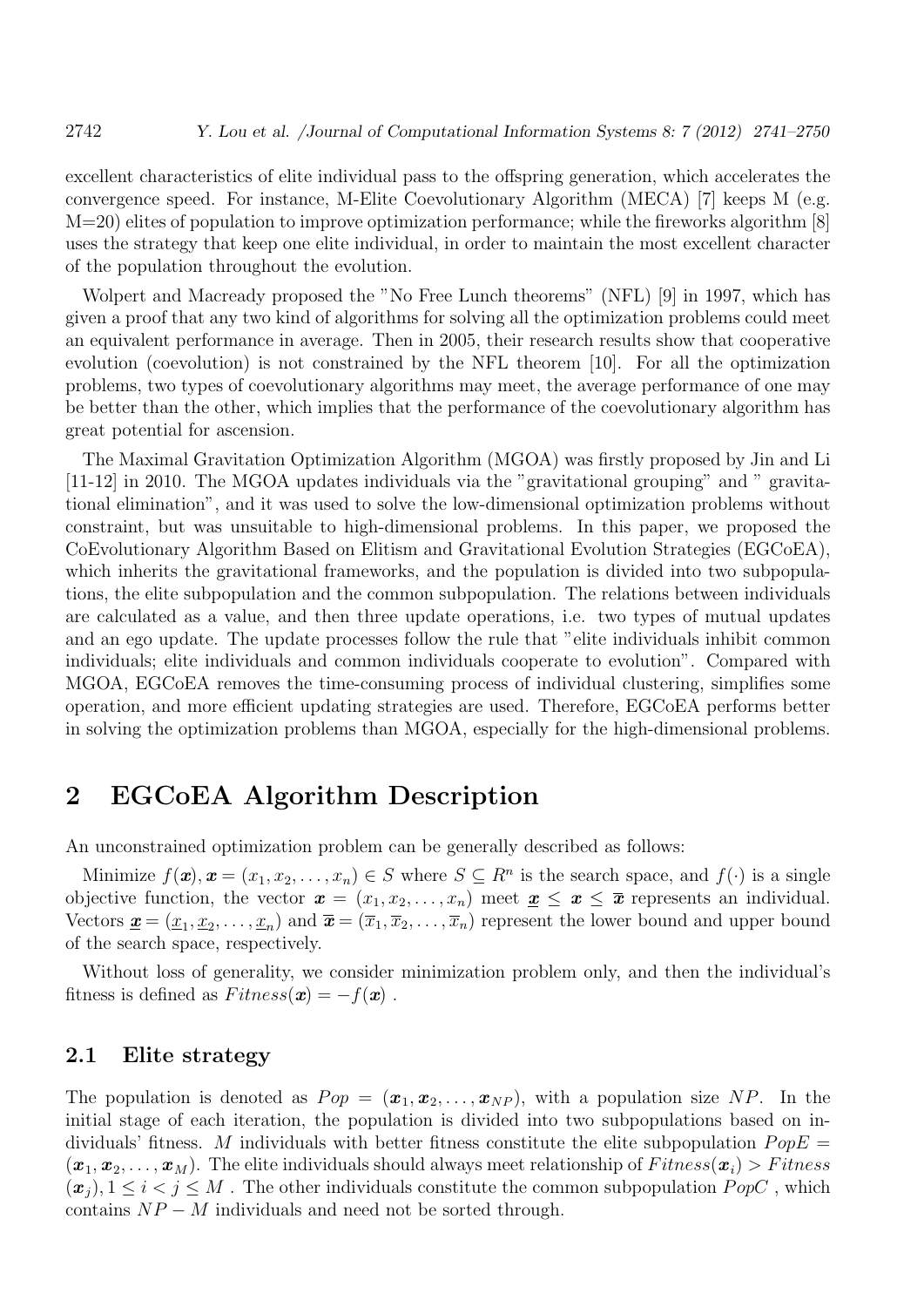Figure 1 shows the elite individuals on the left of the diagram, and they are ordered by fitness. The right is common individuals, satisfied that any of the common individuals' fitness is worse than the worst elite individual's fitness.



Fig. 1: Elitist strategy illustration Fig. 2: An example of gravitational measurement

### **2.2 Gravitational optimization strategy**

Gravitation is the attractive force between two objects, which exists between any two objects with masses. The value of gravitation is in proportion to the mass of either object, while in inverse proportion to the distance of them. Calculation of gravitation can be described as follows:

$$
F = G \frac{m_1 \cdot m_2}{r^2} \tag{1}
$$

where *G* stands for gravity constant,  $m_1$  and  $m_2$  stand for the mass of two objects, respectively, and represents the distance of objects. The idea of solving optimization problems with gravitational model is based on the fact that if the gravitational value is large, there may be two interpretations for it, thus either or both objects have big masses, or the distance of the objects is very small. Obviously the former case is what we hope, while the other is that should be avoid as far as possible, because which may lead to convergence in a local optimal. Inspired by formula (1), we present the values that describe the relationship of two individuals belong to two different subpopulations, namely "Gravitational Measurement" (GM) values, which are measured only between individuals of two different subpopulations, while individuals in the same subpopulation have no GM values.

In figure 2, the GM values of elite individual 1 and any common individual are calculated  $(GM_{1,i}, 1 \leq i \leq NP - M)$ . Then, other elite individuals need to calculate GM values with the common individuals as well. Similarly, that is for each common individual, a GM value with any elite individual is calculated. In figure 2 there is an example, where the dot dash lines describe the relationship of elite 1 and any common individual. Gravitational measurement values are calculated as the following formula:

$$
GM_{i,j} = \frac{Fitness(\boldsymbol{x}_i) \cdot Fitness(\boldsymbol{x}_j)}{r_{i,j} + K}, \boldsymbol{x}_i \in PopE, \boldsymbol{x}_j \in PopC
$$
 (2)

where,  $r_{i,j}$  says the Euclidean distance between elite individual  $x_i$  and common individual  $x_j$ . A constant  $K \geq 1$  ensures that the denominator is nonzero. A larger K value offsets the influence of  $r_{i,j}$ , which ruled out the " a large GM value caused by the tiny distance " case. Theoretically, the best value of *K* should be: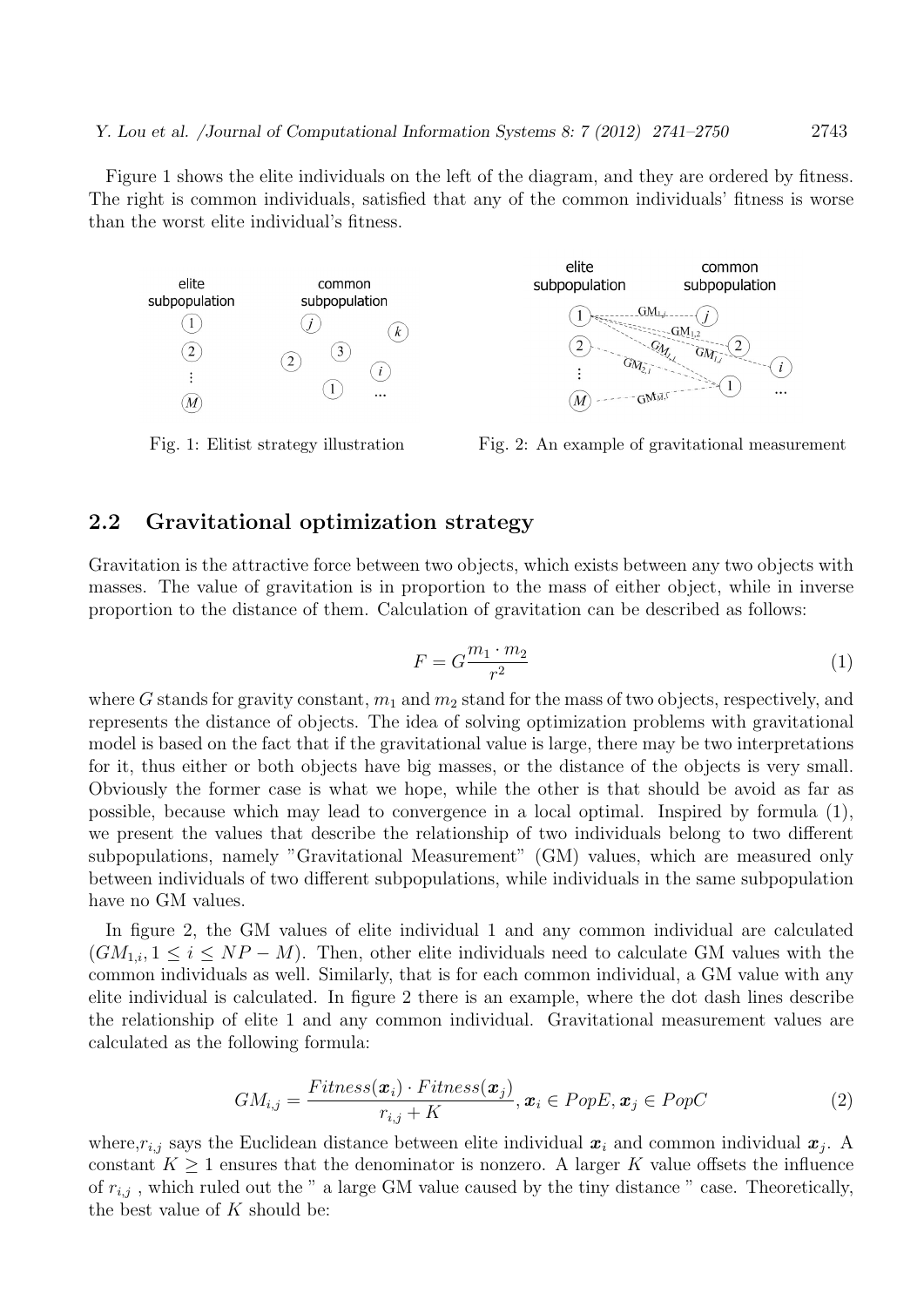$$
K = K_0 = \sqrt{\sum_{i=1}^n (\overline{x}_i - \underline{x}_i)^2}
$$
\n(3)

Generally, the random initializations make individuals equivalent, thus,  $K_0$  represents the farthest distance that any two individuals may reach in the search space. However, experience shows that when  $K \geq 1$ , the influence of  $r_{i,j}$  is fairly small, and not local-optimal-oriented. In reference  $[11]$ , the authors firstly introduced K in order to guarantee the denominator nonzero, which performs well in optimizing low-dimensional problems.

### **2.3 Update methods**

EGCoEA proposes three types of update methods: an ego update of elite individuals themselves, a mutual compulsory update of common individuals and a cooperation update of common individuals.

#### **2.3.1 The ego update of elite individuals**

The binary difference strategy [13] is used for an ordered subpopulation, and it performs well in the MECA algorithm [7], where binary difference is named as CCOII operator.

As shown in figure 3, new individuals are generated via "two-individual combination".

#### elite population



Fig. 3: Binary differential evolution

The ego updates of elite individuals themselves introduces a probability parameters *R<sup>T</sup>* into classic binary difference, thus, the current temporary individual current dimension is generated in a probability of  $R_T$ , or it is kept. The purpose of introducing  $R_T$  is to better keep excellent features of elite individuals, and it could be described as follows:

$$
\begin{cases}\nT_{i,j,k} = x_{i,k} \pm U_k(0,1) \cdot (x_{i,k} - x_{j,k}), & \text{if } U_k(0,1) < R_T, 1 \le i < M, i < j \le M, 1 \le k \le n \\
T_{i,j,k} = x_{i,k}, & \text{otherwise}\n\end{cases}\n\tag{4}
$$

where  $T_{i,j,k}$  is the  $kth(1 \leq k \leq n)$  dimension of the temporary individual  $T_{i,j}$ , which is generated by elite individual  $\boldsymbol{x}_i$  and common individual  $\boldsymbol{x}_j$ ,  $U(0,1)$  stands for a uniform distribution random number between 0 and 1.

The worse individual of temporary individual *Ti,j* and the worst elite is eliminated: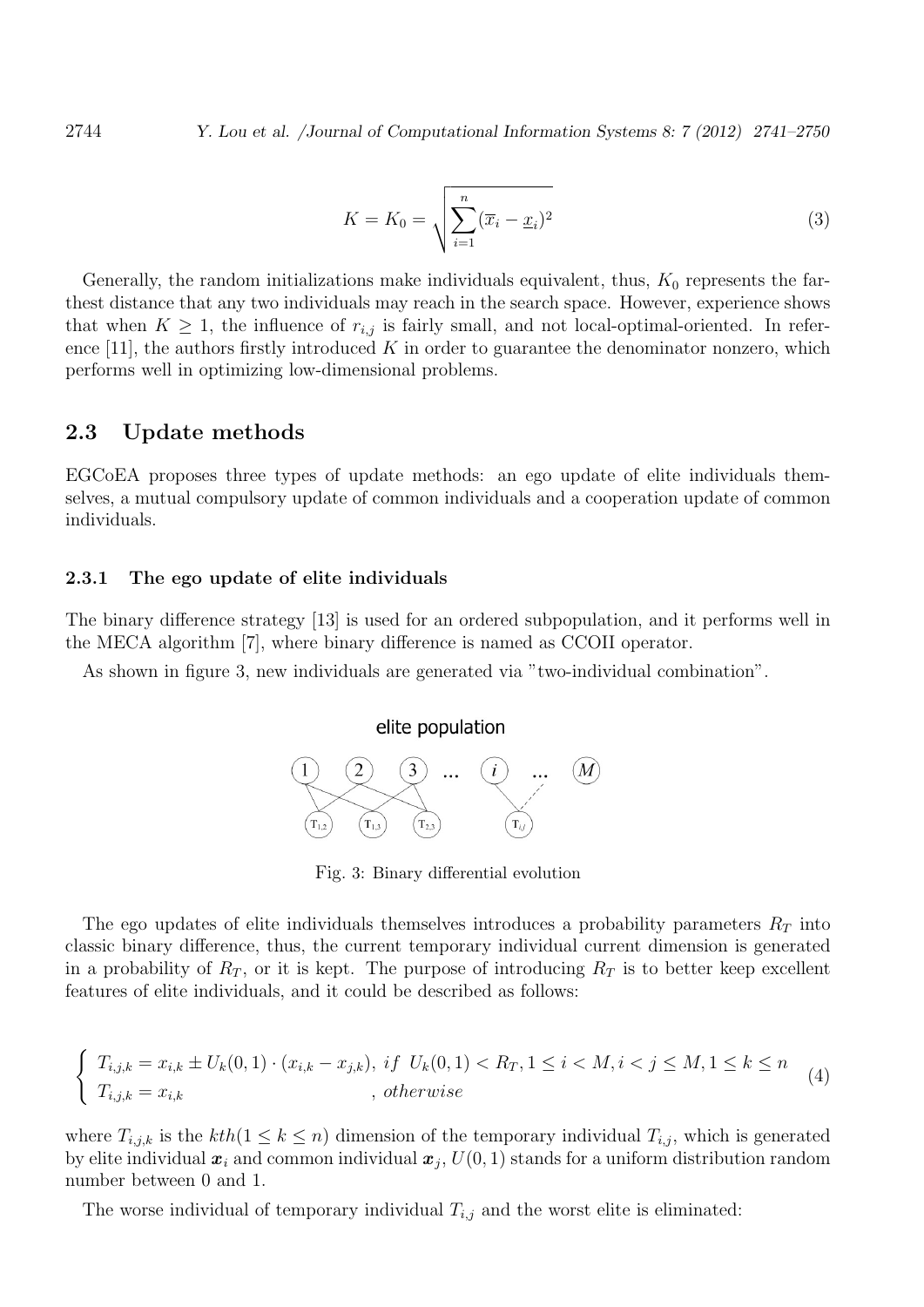*Y. Lou et al. /Journal of Computational Information Systems 8: 7 (2012) 2741–2750* 2745

$$
\begin{cases}\n x_M = T_{i,j}, & if \text{ Fitness}(T_{i,j}) > \text{Fitness}(x_M) \\
 x_M = x_M, & otherwise\n\end{cases}
$$
\n(5)

#### **2.3.2 Common individuals update**

Common individuals have two types of update methods: compulsory update and cooperation update. In the evolutionary process, gravitational measurement values are used to describe the relationship between individuals belong to the two subpopulations.

For each elite individual, a common individual that has the minimum gravitational measurement value with the elite individual is selected, and compulsory update is implemented on the selected common individual. The compulsory updated individual will be completely replaced: either replaced by the elite has the greatest distance with it, or by a randomly selected elite individual.

Supposed that a common individual  $c_j[i]$  has the minimum gravitational measurement value with the elite  $x_i$ , and then it is to be mandatorily updated:

$$
c'_{j} = \begin{cases} \max r_{i,j}(c_{j}[i]), & if \ U(0,1) < R_R, 1 \le i \le M, 1 \le j \le NP - M, 1 \le rand \le M\\ x_{rand}, & otherwise \end{cases} \tag{6}
$$

where  $c'_{j}$  stands for the replacement of the individual  $c_{j}$ , and max  $r_{i,j}(c_{j}[i])$  is the individual has the greatest distance the elite  $c_j[i]$ ,  $x_{rand}$  is the randomly selected elite.  $R_R$  is the replacement probability parameter.

For those common individuals are not mandatorily updated, a cooperation update is performed. First, search the elite of the largest GM value with it, and then a cooperation update by the method of binary difference is implemented. The newly produced individuals via the cooperation update still remain part genes of their parent, i.e. the non-mandatory-updated common individuals, and this is an incompletely replace process, and it is distinguished to the mandatorily updated (a completely replace process). Supposed that a non-mandatory-updated common individual *c<sup>j</sup>* has the largest GM value with elite individual  $x_i$ , and then a binary difference is implemented:

$$
c'_{j,k} = x_{i,k} \pm U_k(0,1) \cdot (x_{i,k} - c_{j,k}), 1 \le i \le M, 1 \le j \le NP - M, 1 \le k \le n
$$
 (7)

where  $c'_{j,k}$  is the  $kth(1 \leq k \leq n)$  dimension of the newly produced  $c'_{j}$ , and other symbols with stated above.



Fig. 4: An example of the update process of the common-individuals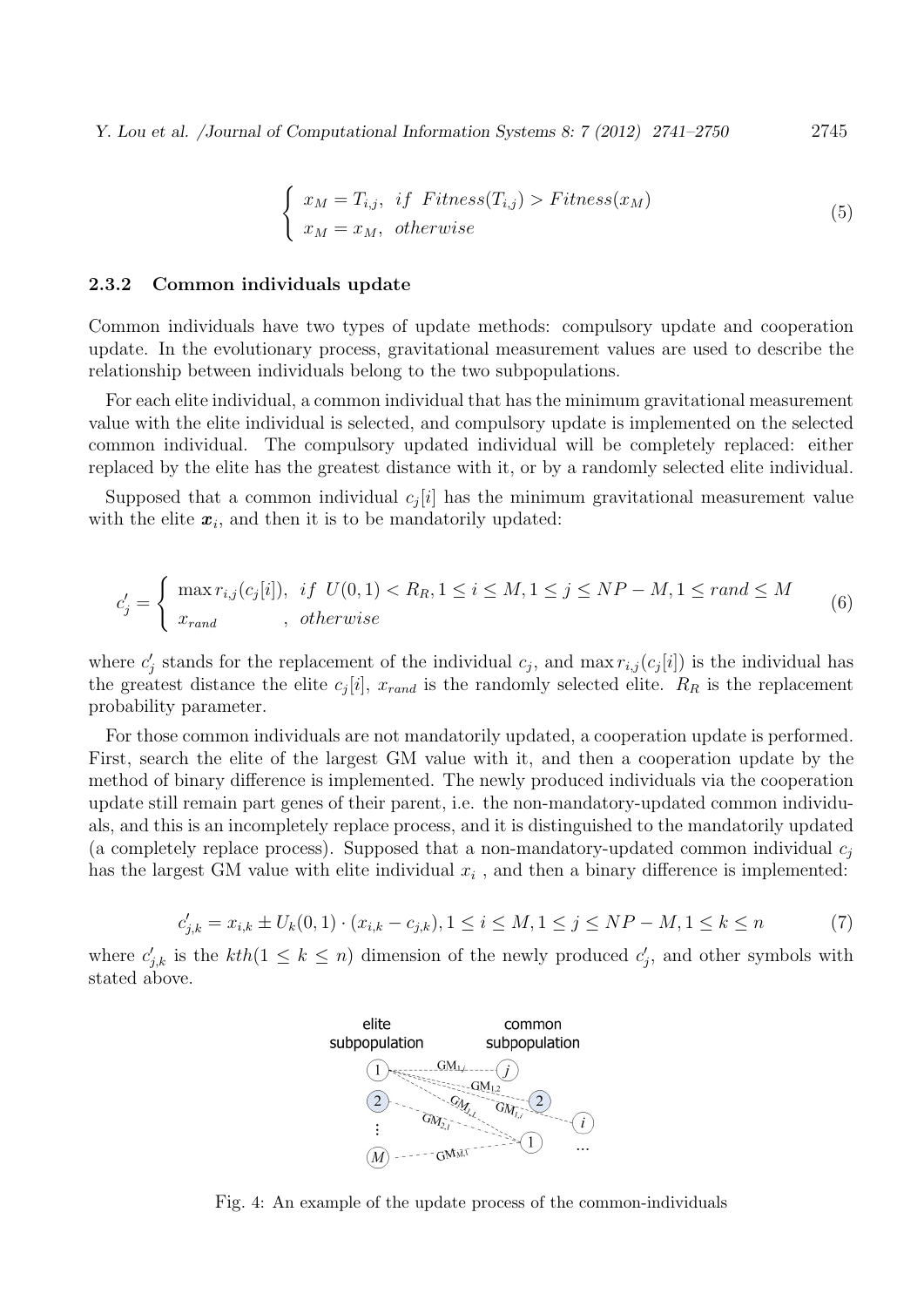Figure 4 shows an example, the elite individual 1 with its smallest GM value is common individual 2 (shadowed), hence the common 2 will be mandatorily updated. Then after every elite individual has eliminated a common individual, the rest common individuals are survived. We take another example that the common individual 1 is survived after the mandatory update, and then common 1 obtains the right to choose the elite individual 2 (shadowed), which has the maximal GM value with it. Common 1 updates itself through the cooperation of elite 2. Need to explain, mandatory update of common individuals does not equivalent to be deleted, and survived individual indicates non-mandatory-updated. When the population is divided into two subpopulations, and common subpopulation size is always greater than the elite, therefore there must survived individuals being.

### **2.4 Algorithm flowchart**



Fig. 5: The flow chart of EGCoEA

## **3 Simulation Experiment**

### **3.1 EGCoEA and MGOA**

Table 1 gives the experimental results of two algorithms in optimizing the low-dimensional problems. The benchmark functions are several typical problems selected from the reference [11], including the Shekel's Foxholes Function, Shubert Function, Trap Function and Easom's Problem.

The parameters setting of MGOA algorithm are in accordance with reference [11]. To be fair, EGCoEA uses similar settings: the population scale  $NP = 30$ , elite subpopulation scale  $M = 10$ , and  $R_T = R_R = 0.5$ . The halting conditions are with reference [11]: supposed fcur is current searched optimal solution, if  $|f \circ \text{cur} - f \circ \text{min}| < \varepsilon_0$  (in this paper  $\varepsilon_0 = 10^{-6}$ ), or the current function evaluations exceed 150 000 times, the calculation stops. Each benchmark function takes 25 independently random experiments.

It can be inferred from Table 1 that for four results out of the five functions, EGCoEA performs better than MGOA does, while for function f1 the two algorithms get equivalent results. The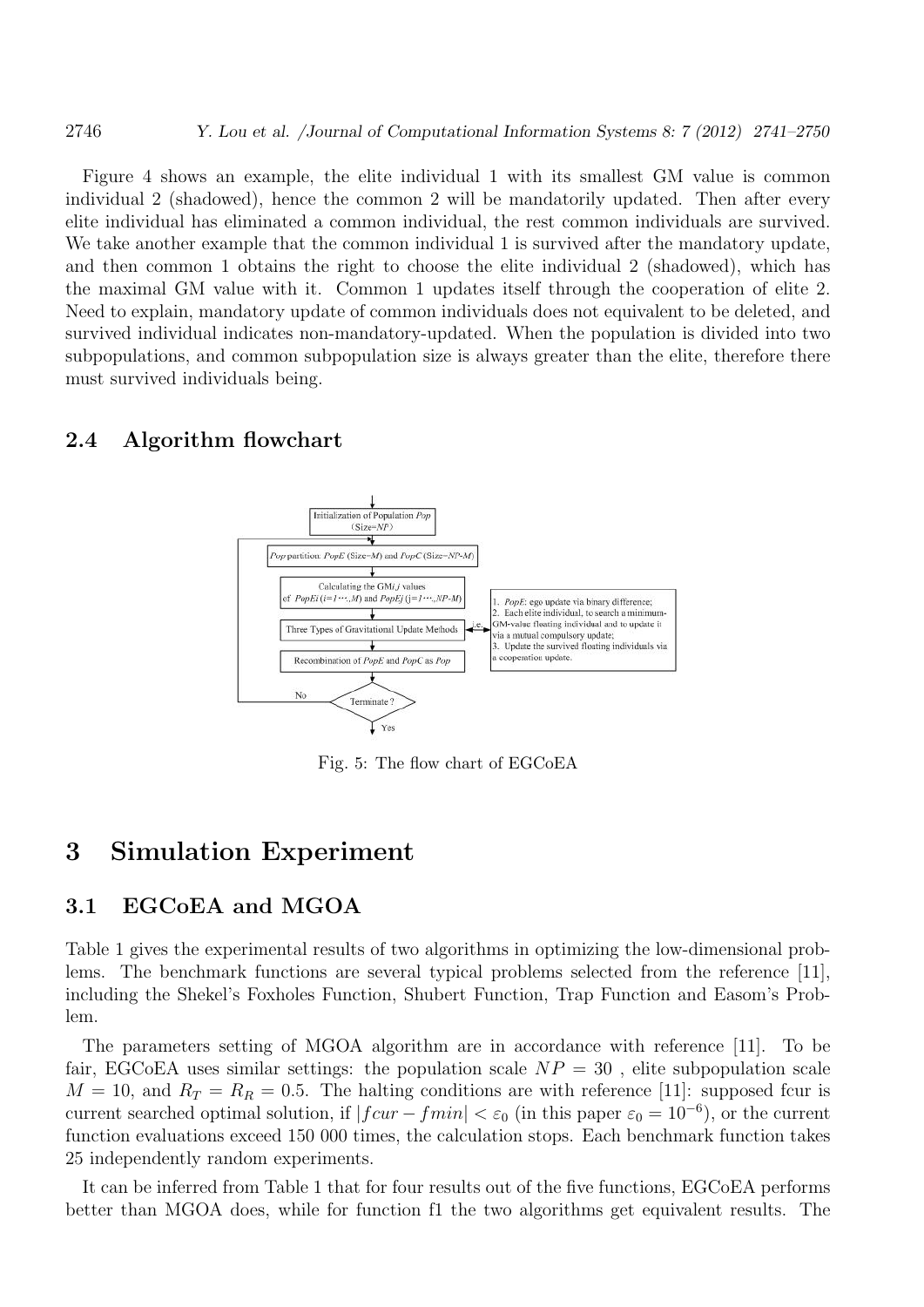| <b>Benchmark</b><br><b>Functions</b> | fmin           | Mean Function Value | <b>Standard Deviation</b> |        | Mean Numbers of<br><b>Function Evaluations</b> |       | Success Rate |       |        |
|--------------------------------------|----------------|---------------------|---------------------------|--------|------------------------------------------------|-------|--------------|-------|--------|
|                                      |                | MGOA                | EGCoEA                    | MGOA   | EGCoEA                                         | MGOA  | EGCoEA       | MGOA  | EGCoEA |
| f1                                   | 0.988 004      | 0.998 003 838       | 0.998 003 838             | $E-10$ | $E-10$                                         | 7247  | 3410         | 25/25 | 25/25  |
| f2(min)                              | $-186.7309909$ | $-186.730908201$    | $-186.730908565$          | $E-7$  | $E-7$                                          | 23285 | 1345         | 24/25 | 25/25  |
| f2(max)                              | $-210.482294$  | $-210.482291687$    | $-210.482292464$          | $E-7$  | $E-6$                                          | 26459 | 3229         | 25/25 | 25/25  |
| f3                                   | $-25$          | $-24.949$ 913 035   | $-24.999999996$           | $E-2$  | $E-9$                                          | 18799 | 4944         | 25/25 | 25/25  |
| f <sub>4</sub>                       | $-1$           | $-0.999999993$      | $-0.999999996$            | $E-9$  | $E-9$                                          | 19197 | 1381         | 25/25 | 25/25  |

Table 1: Performances comparison between EGCoEA and MGOA

proposed algorithm get a more accurate standard in calculation of f3, while a relatively imprecise in the calculation of the f2 (max) than MGOA, and in the calculation of the rest problems, the two algorithms get equivalent results. EGCoEA algorithm requires less average number function evaluations than that of MGOA, especially for f2 (min), EGCoEA requires  $1/10$  number of function evaluation than MGOA requires. In addition, EGCoEA achieves an all-success results in the experiment (that is, to stop calculation when the conditions  $|f \text{curl} - f \text{min}| < 10^{-6}$  meet), relatively better than MGOA gets.

### **3.2 EGCoEA and MECA**

Table 2 gives the experimental results of two algorithms in optimizing the high-dimensional problems. The benchmark functions contain 10 typical problems selected from the reference [7], including: f3*∼*f8, f11*∼*f13 and f15, and there rearranged in proper order in this paper as f1*∼*f10. Among the 10 benchmark functions, f1∼f3 are unimodal functions; f4 is a one step function; f5 is a quartic function with noise; f6*∼*f10 are multimodal function. In the experiment, functions f1*∼*f9 are 30-dimensional, and f10 is 100-dimensional.

The parameters setting of MECA algorithm are in accordance with reference [7]. To be fair, EGCoEA uses similar settings: the population scale  $NP = 100$ , elite subpopulation scale  $M = 20$ , and  $R_T = R_R = 0.5$ . The halting conditions are with reference [7]: when the current function evaluations exceed 300 000 times, the calculation stops. Each benchmark function takes 25 independently random experiments.

From Table 2, it is known that EGCoEA obtains far better results than MECA in calculation of f1, f2 and f7, that the results of EGCoEA can achieve its theory precision. For functions f8 and f9, reference [7] expounds the existing truncation errors of computers make it can achieve a limit precision only, even if the algorithm found the theory precision. For the 100-dimensional f10, two although get equivalent results, but the standard deviation of EGCoEA is 0, which means the proposed algorithm performs very stable. However, EGCoEA cannot always correctly calculate f3, and the statistical results show that in 25 times independent calculations, the results are 16 times of zero (optimal solutions), and 9 times of nonzero (incorrect solutions).

The average function evaluations of EGCoEA are slightly larger than that of MEGA, and it is caused by the iterative mechanism. Without regard to function f3, EGCoEA obtains an average number function evaluations of 300 612.4 times, which is slightly larger than 300 060.78 times of MECA by a difference of 551.62 times. And the proposed algorithm obtains the average results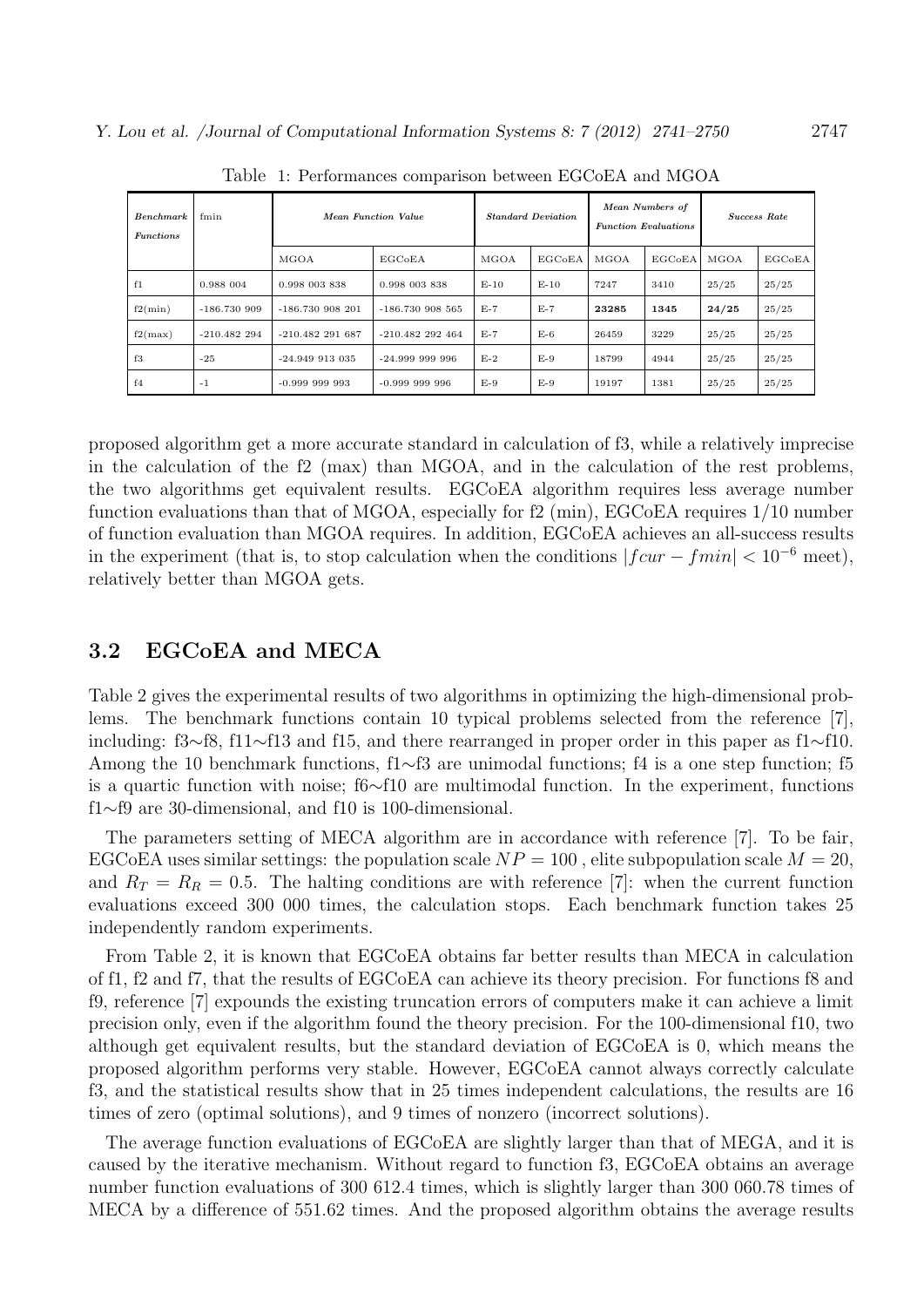| Benchmark<br><b>Functions</b> | fmin         | <b>Mean Function Value</b> |               |                | <b>Standard Deviation</b> | Mean Numbers of<br><b>Function Evaluations</b> |         |  |
|-------------------------------|--------------|----------------------------|---------------|----------------|---------------------------|------------------------------------------------|---------|--|
|                               |              | EGCoEA                     | MECA          | <b>EGCoEA</b>  | MECA                      | <b>EGCoEA</b>                                  | MECA    |  |
| f1                            | $\mathbf{0}$ | $\bf{0}$                   | 3.274E-95     | $\overline{0}$ | 2.313E-94                 | 300 555                                        | 300 057 |  |
| f2                            | $\mathbf{0}$ | $\bf{0}$                   | 5.124E-2      | $\overline{0}$ | 9.732E-2                  | 300 697                                        | 300 063 |  |
| f3                            | $\mathbf{0}$ | 5.417                      | 7.973E-2      | 10.835         | 5.638E-1                  | 300 842                                        | 300 055 |  |
| f <sub>4</sub>                | $\mathbf{0}$ | $\theta$                   | $\mathbf{0}$  | $\overline{0}$ | $\overline{0}$            | 300 695                                        | 300 055 |  |
| f <sub>5</sub>                | $\mathbf{0}$ | 6.710E-4                   | $4.083E - 4$  | 2.277E-3       | 3.800E-4                  | 300 478                                        | 300 060 |  |
| f6                            | $-12569.5$   | $-12569.4866$              | $-12569.4866$ | 5.453E-12      | 7.350E-12                 | 300 613                                        | 300 055 |  |
| f7                            | $\mathbf{0}$ | $\bf{0}$                   | 3.844E-3      | $\overline{0}$ | 7.130E-3                  | 300 687                                        | 300 066 |  |
| f8                            | $\mathbf{0}$ | 1.570E-32                  | 1.571E-32     | $\overline{0}$ | 5.529E-48                 | 300 672                                        | 300 068 |  |
| f9                            | $\mathbf{0}$ | 1.349E-32                  | 1.350E-32     | 8.210E-48      | 1.106E-47                 | 300 690                                        | 300 062 |  |
| f10                           | $-78.33236$  | $-78.3323314$              | $-78.3323314$ | $\mathbf{0}$   | 1.005E-13                 | 300 425                                        | 300 061 |  |

Table 2: Performances comparison between EGCoEA and MECA

of all problems without regard to function f3 is  $6.71 \times 10^{-4}$ , and that of MECA is  $5.55 \times 10^{-2}$ . We defined two values to describe the data above, where  $I_1$  is a value represents the improvement of precision, and *I*<sup>2</sup> stands for the increase of function evaluations.

$$
I_1 = (5.55 \times 10^{-2} - 6.71 \times 10^{-4}) / 5.55 \times 10^{-2} = 0.988
$$

$$
I_2 = (300612.4 - 300060.78)/300060.78 = 1.84 \times 10^{-3}
$$

That is EGCoEA improves the precision by 98.8%, but increase only 0.184% in the number of average evaluation, thus the slightly increase of function evaluations in fact can be neglected.

Fig.6 shows the average convergence processes of EGCoEA and MECA in 25 times the average of the independent calculations of two 30-dimensional functions (f1 and f7). The figures reflect the proposed algorithm has higher convergence speed, especially for the f7, the new algorithm can calculate it within 10 000 evaluations, which is in accordance with the data in Table 2 that EGCoEA calculates more accurate than MECA in calculation of f7.



Fig. 6: The convergence process of solving (a) f1 and (b) f7 with two algorithms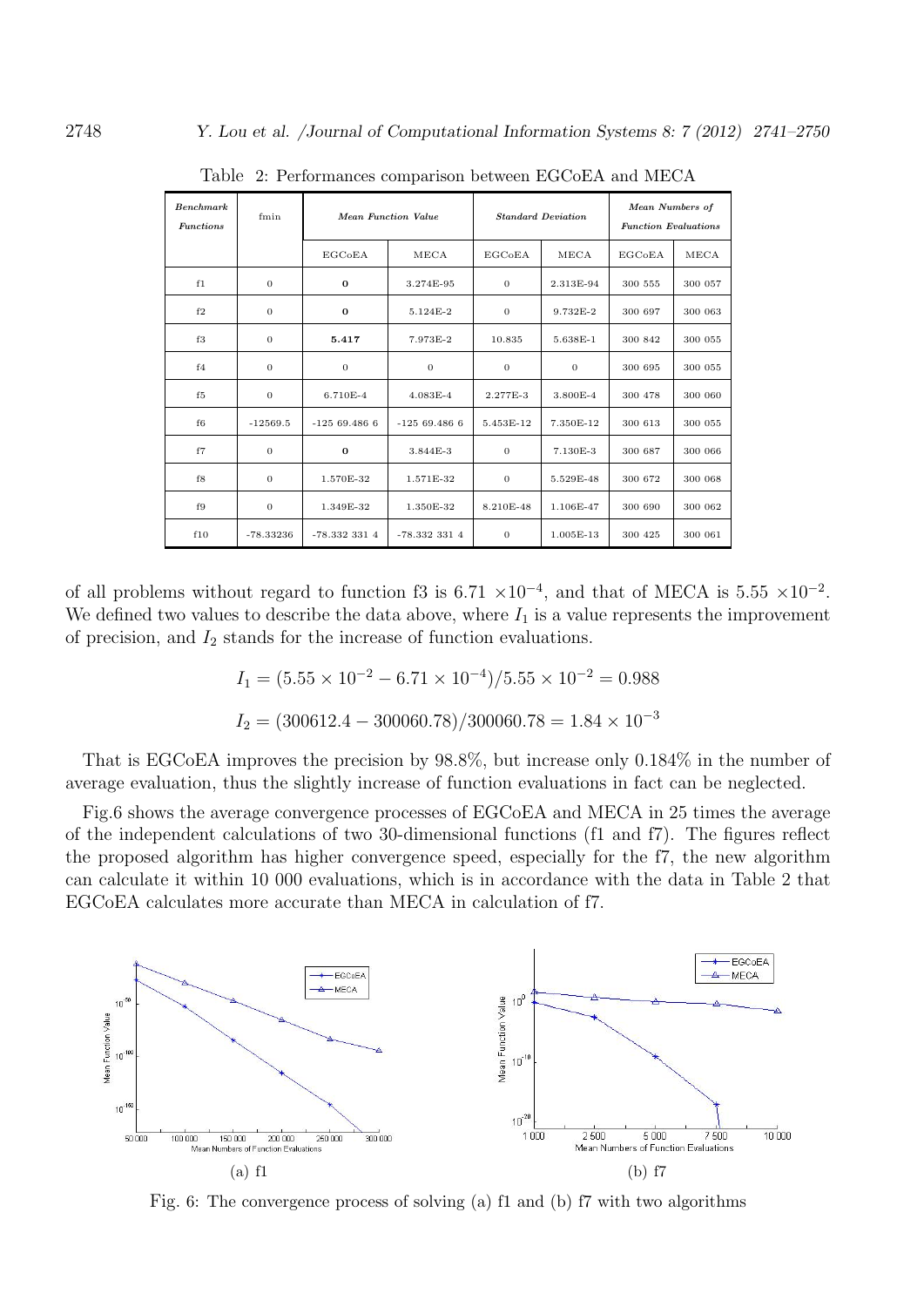## **4 Conclusions**

Inspired by the universal gravitational phenomenon, combined with the elite strategy, we proposed a coevolutionary algorithm based on elitism and gravitational evolution strategies. Firstly, the population is divided into two subpopulations by elite strategy; the values of gravitational measurement are utilized to describe relationships of the individuals in different subpopulations. Then three types of update methods, i.e. an ego update of elite individuals, a mutual compulsory update and a cooperation update of common individuals are used for optimization. Compared with MGOA in low-dimensional optimization experiments and with MECA in high-dimensional optimization experiments, the experimental results show that EGCoEA algorithm has superior performance both in solving low-dimensional and high-dimensional problems

Furthermore, the proposed algorithm need to be further studied as well, such as the improvement of updating strategy; gravitational measurement method, etc. In addition, establish a discrete model of EGCoEA to fit the 0/1 knapsack problem, TSP, etc. are as well our next t work to do.

## **Acknowledgement**

This research was supported by the Natural Science Foundation of China under Grant No. 60832003, the Natural Science Foundation of Zhejiang Province under Grant No.Y1100076, K.C. Wong Magna Fund in Ningbo University, and the Scientific Research Foundation of Graduate School of Ningbo University.

## **References**

- [1] J. H. Holland. Adaptation in Natural and Artificial Systems. University of Michigan Press, Ann Arbor, 1975.
- [2] Y. G. Xi, T. Y. Chai and W.M. Yun. Survey on Genetic Algorithm. Control Theory and Applications, 1996, 13(6): 697-708.
- [3] R. Storn. Differential Evolution Research-Trends and Open Questions. Studies in Computational Intelligence. Advances in Differential Evolution. 2008, 143: 1-32.
- [4] R. Storn. On the Usage of Differential Evolution for Function Optimization. Proc. of the Biennial Conference of the North American on Fuzzy Information Processing Society. USA. 1996: 519-523.
- [5] Q. W. Yang, L. Cai and Y. C. Xue. A survey of Differential Evolution Algorithms. Pattern Recognition and Artificial Intelligence. 2008, 21(4): 506-513.
- [6] C. W. Ahn, and R.S. Ramakrishna. Elitism-Based Compact Genetic Algorithms. IEEE Tans. on Evolutionary Computation. 2003, 7(4): 367-385.
- [7] C. H. Mu, L. C. Jiao and Y. Liu. M-Elite CoEvolutionary Algorithm for Numerical Optimization. Journal of Software, 2009, 20(11): 2925-2938.
- [8] Y. Tan and Y. C. Zhu. Fireworks Algorithm for Optimization. Lecture Notes in Computer Science, 2010, 6145: 355-364.
- [9] D. H. Wolpert and W. G. Macready. No Free Lunch Theorems for Optimization. IEEE Trans. on Evolutionary Computation. 1997, 1(1): 67-82.